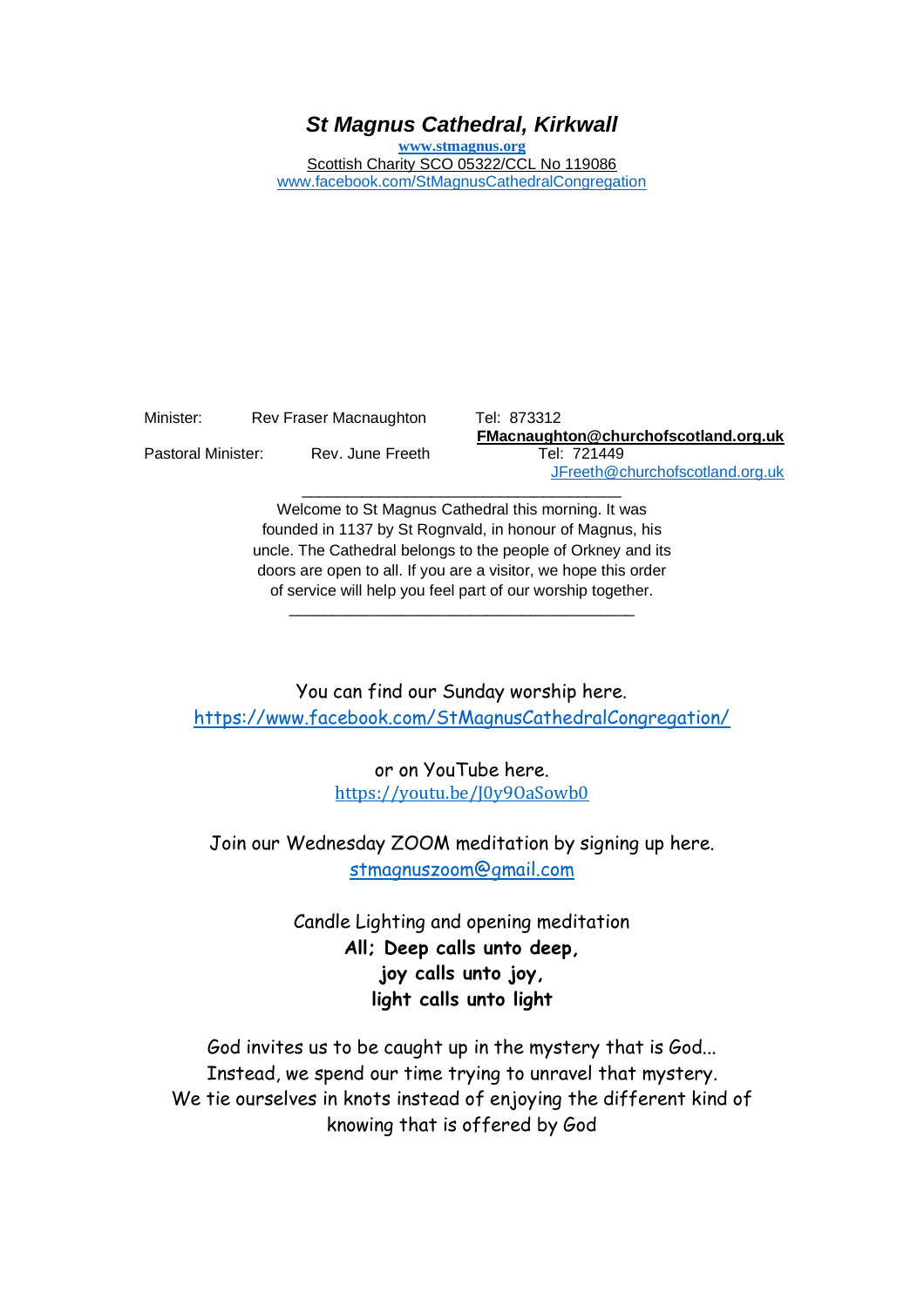We distance ourselves rather than entering into relationship. We ponder how we can change the world when God's invitation is simply to dance.... In that dance we discover compassion that moves us to care for creation.

In that dance we discover anger that fuels us to root out injustice. And, in that dance

we discover freedom made up of Love, Joy, Peace, Patience, Goodness, Faithfulness, Gentleness, the elements of the dance that sustain the world.

God's laughter and delight and tears and compassion form the rhythm that draws us in and sends us out to love life and to dance.

## Reading

## **from Deuteronomy 15**

At the end of every seven years you must forgive all debts. This is how it is to be done: Every creditor must cancel all loans made to another Israelite. Payment of the debt cannot be demanded, for Yahweh's time of the forgiveness of debts has been proclaimed. But there are to be no poor among you, for in the land that Yahweh, your God, is giving to you as your inheritance, Yahweh will bless you richly—

If there is anyone among you who is need in any of the towns in the land that Yahweh, your God, is giving you, you must not be harsh or stingy toward your sisters and brothers you are in need. You must be generous, and ready to lend to those who need help of any kind. Have care that you do not harbour the base thought, "The seventh year, the year of the forgiveness of debts approaches," and so show ill will toward your needy sisters or brothers and give them nothing. They might appeal to Yahweh against you, and you would be found guilty. Be generous to them and not with a grudging heart; and in return, Yahweh will bless you in all things that you undertake and in all your endeavours. There will always be those among us in the world who are in need, so I require of you that you be always generous with the poor and needy in your land.

## Reflection

Poverty destroys the bodies, minds, and spirits of people. It savages and ravages their hopes and dreams and puts them in a prison of fear, danger, and despair.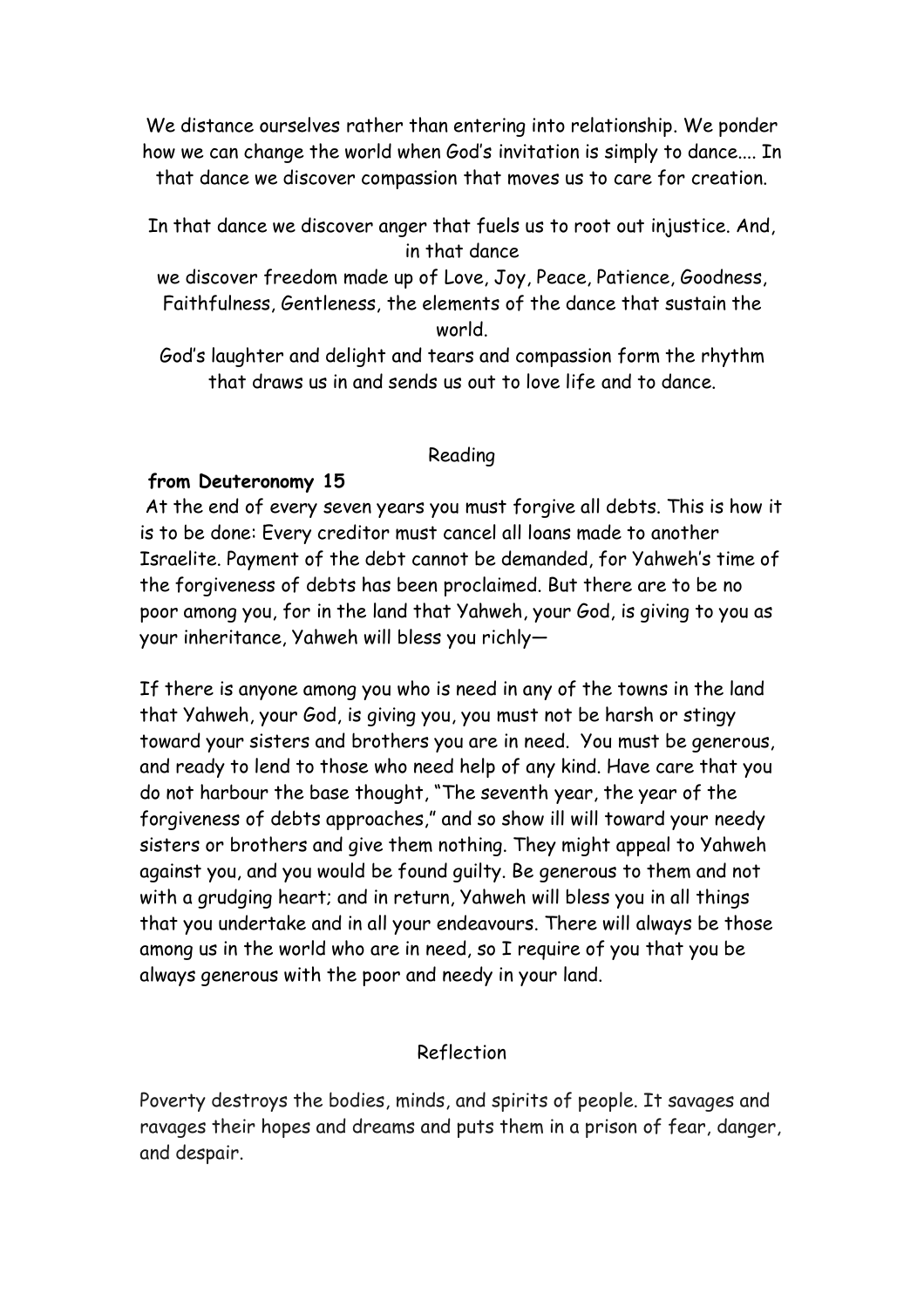The gap between the rich and the poor is growing in all societies, and there is also a gap between rich countries and poor countries. As spiritual people, we need to face what it means that this scourge is omnipresent in our times.

Try to imagine what it is like to lose your home, to be denied health care, to be hungry, or to be unable to pay your bills. You may experience this helplessness and powerlessness as a result of not being able to find work or through personal or financial misfortune. Any way you cut it, poverty is a debilitating condition that robs millions of men, women, and children of their dignity and self-respect.

It seems as if we are heading to a future where those with money and power will wall themselves off from the indigent and keep them out of sight and out of mind. The idea and the ideal of government taking care of those who are most vulnerable is no longer on the politicians' agenda. Witness the refusal to actively engage, beyond meaning less soundbites, about the epidemic of poverty in any recent of our recent elections.

Although we can focus on poverty in Orkney or Scotland, there are global aspects of this epidemic which are intertwined with decaying housing, unemployment, lack of health care, poor education, few job training programmes, hunger, homelessness, and widespread depression.

There is no quick-and-easy solution to poverty. It will take a concerted effort on the part of government and socially engaged institutions like churches to tackle the problem and change the structures and systems which fuel and perpetuate poverty in all its virulent forms. And it will also take the commitment of compassionate individuals willing to learn about this issue and do what they can to help their neighbours.

Once we wake up to global poverty, we see all kinds of connections. We see ourselves reflected in others half a world away. We see poverty around the world echoed in here in Orkney. We see how the threads of poverty, health, education, and the environment are tightly interwoven. We see the relationships among how children grow, how women are treated, and how families fare.

Poverty is more than just a lack of money  $-$  it is a lack of opportunity, rights, and resources. It is created by ill health and poor or no health care, inadequate housing and transportation, illiteracy, and racial and gender discrimination. It can be affected by things as personal as one's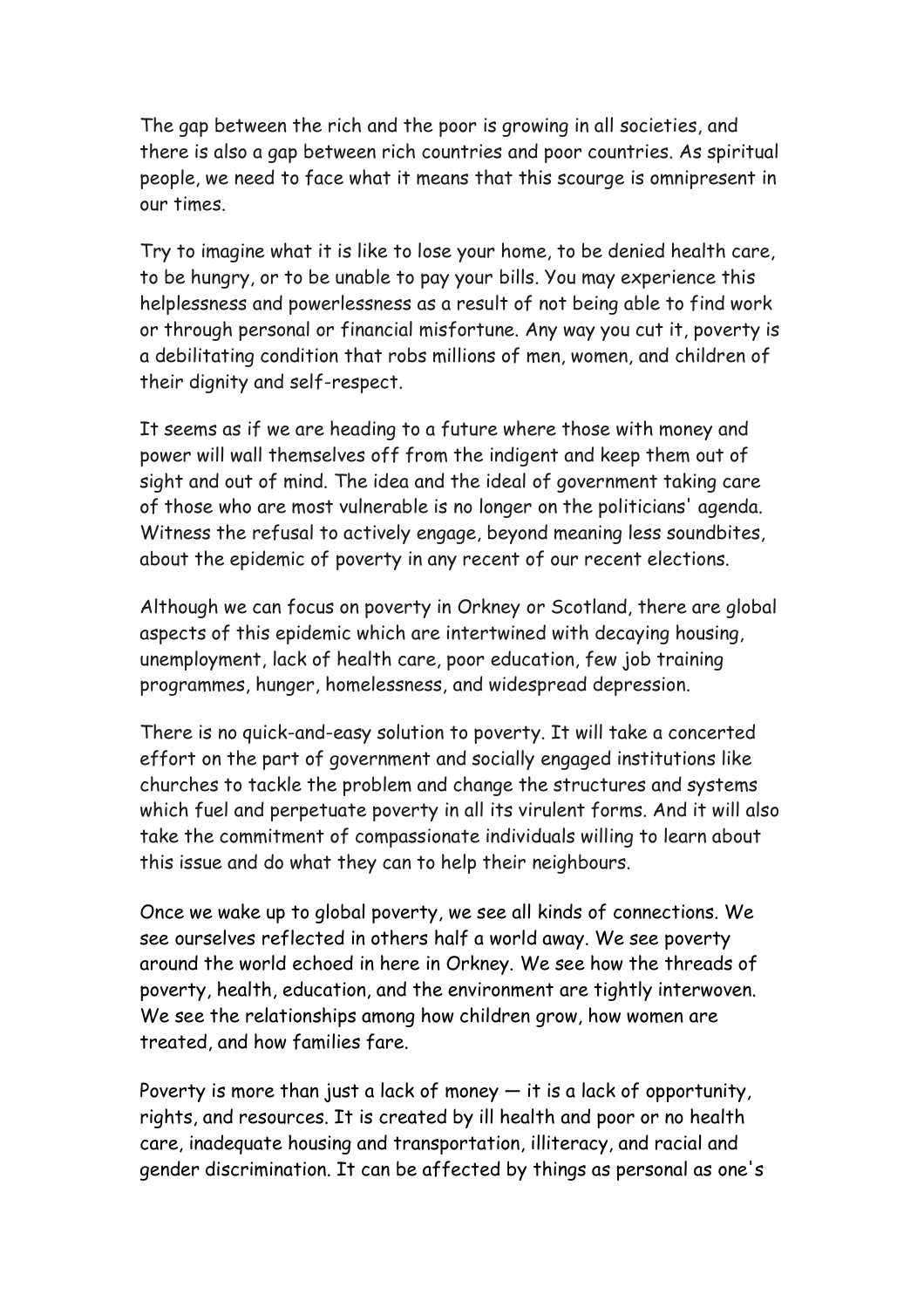actions and as uncontrollable as the weather. Poverty is caused by things as small as lacking a few pounds of credit and as large as war, national debt, and international trade policies. It is affected by things as immediate as access to clean water and as long range as the state of the environment. Poverty is influenced by things as pervasive as racism and sexism and as isolated as an accident or event in someone's life. As much as we might long for a simple explanation for poverty, or a single solution to end it, we must tackle it as the complex, interrelated challenge that it is.

But here's some good news: Just as the problems are interconnected, so too are the solutions. Solving one part of the problem can have a positive ripple effect.

Consider water, for instance. By providing clean, accessible water to a family or village in sub-Saharan Africa, the women and children no longer spend hours lugging water from a distant source and are spared from many waterborne illnesses. As a result, they now have time and good health, so adults can generate income and children can learn. With accessible water, crops can be irrigated, which together with fertilizer and better seeds dramatically increases crop production. With more food, family members are no longer malnourished, are strengthened to stave off or recover from illness, and are better able to earn a living and prepare for the future. That one action of providing clean water is more than just a drop in the bucket; from it flow all sorts of lifesaving, poverty-ending benefits to individuals, families, villages, and ultimately the world.

Our generation is the first to have the resources, technology, and knowledge to end poverty. But it won't be easy. Eradicating poverty calls for a comprehensive approach that ensures every person has the rights, opportunities, and resources to secure an income and the necessary food, health care, education, clean water, housing, and transportation to move or stay out of poverty. Eliminating poverty calls for partnerships large and small to transform our environment, trade policies, and international development. Ending poverty calls for direct actions to ease immediate suffering and systemic change to implement long-term solutions. We will shape the end of poverty by how we use our resources close at hand and how we increase the resources of those far away. All we need is the will to act.